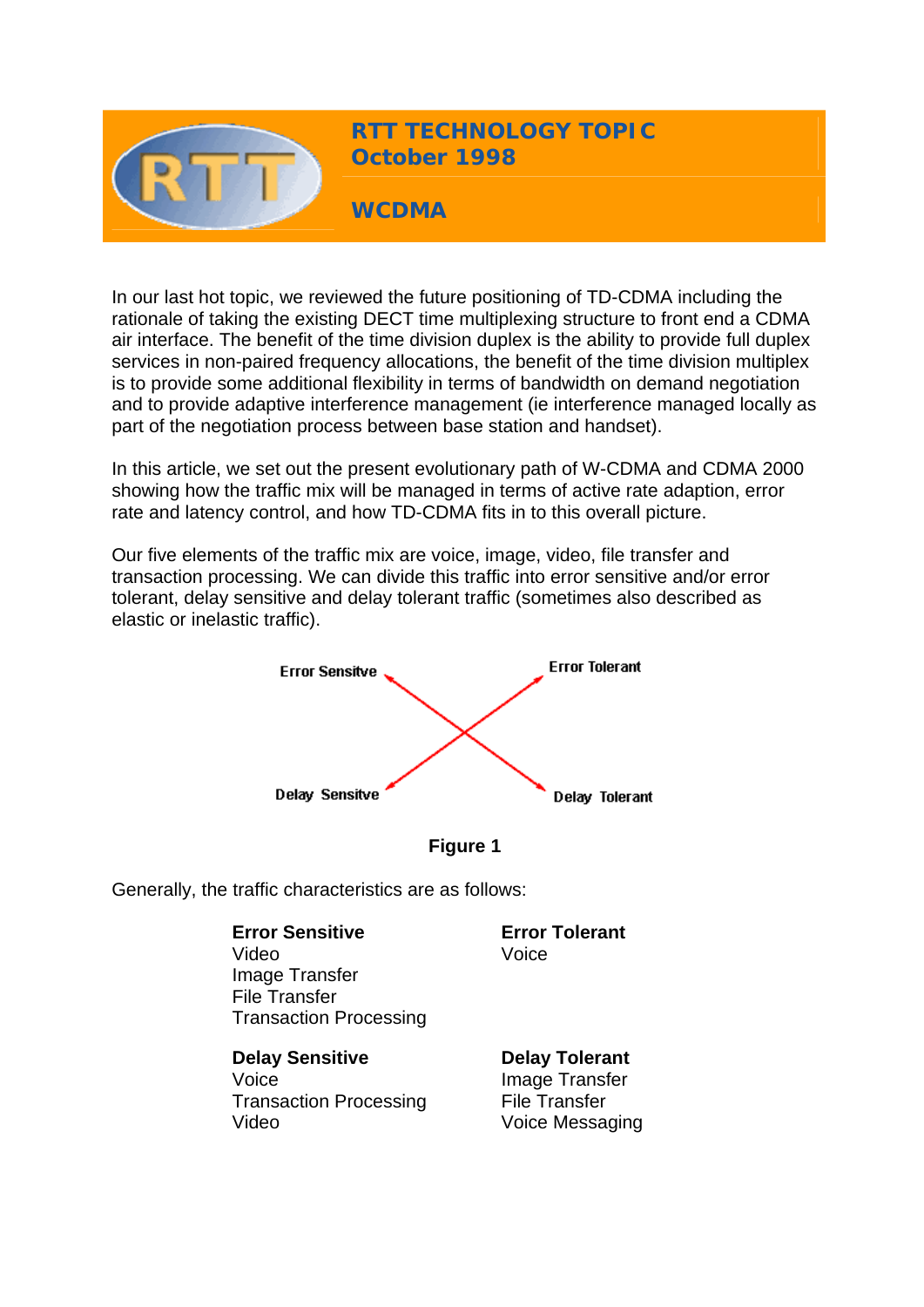## **Figure 2**

Note that the only traffic that can truly be considered to be error tolerant is voice (although it is delay sensitive). Transaction processing is both error sensitive and delay sensitive – it is delay sensitive because transactions are often deterministic in nature – for example an authentication challenge requires a response within a defined time period.

Delivering deterministic services will be a key requirement for 3G air interfaces. The problem for deterministic services delivered over wireless is that the channel quality varies over time. We have to find ways of ensuring that the application rather than the radio channel drives the information rate delivered to the user. We can use power control as a mechanism for disguising the variability of the radio channel, however power control now has two functions, one, to correct for a varying RF environment, two to adapt to rapid changes in information rate.

Here we need to define the difference between multi-rate and variable rate multiplexing.

Multi-rate is where a number of users co-sharing a channel have widely differing information rates. Remember that in CDMA, the ratio of the information rate to the spreading rate determines the coding gain. As the information rate increases, coding gain decreases (and more power is needed to preserve the orthogonality of the codes – their 'distance' from one another).

Variable rate is where the data rates for an individual user vary on a frame by frame basis – for example in an ATM application where simultaneous speech, whiteboarding, image processing and video streaming can result in substantial and rapid changes in information rate. Note also that each individual type of traffic has very individual transport requirements in terms of error and delay sensitivity.

This is the provenance behind the introduction of traffic codes in 3G air interfaces in addition to conventional channel codes and user codes. The challenge both at channel code, user code and traffic code level is to maintain code orthogonality in the presence of widely varying user data rates.

At this stage, we need to step back and remind ourselves of the various properties that codes exhibit.

Let's start with maximal length sequences, (M sequences). The definition of a maximal length sequence is the longest/largest code that can be generated by a given shift register or a delay element of a given length (N). Provided 'N' is large, M sequences are more or less indistinguishable from a pure random code.

The properties that interest us in M sequences are auto correlation and cross correlation. Auto correlation is the degree of correspondence, ie similarity between a sequence and a phase shifted replica of itself. We may use this for example to achieve synchronisation. Cross correlation is the measure of agreement between 2 different codes – the more unalike two codes are, the more 'distance' or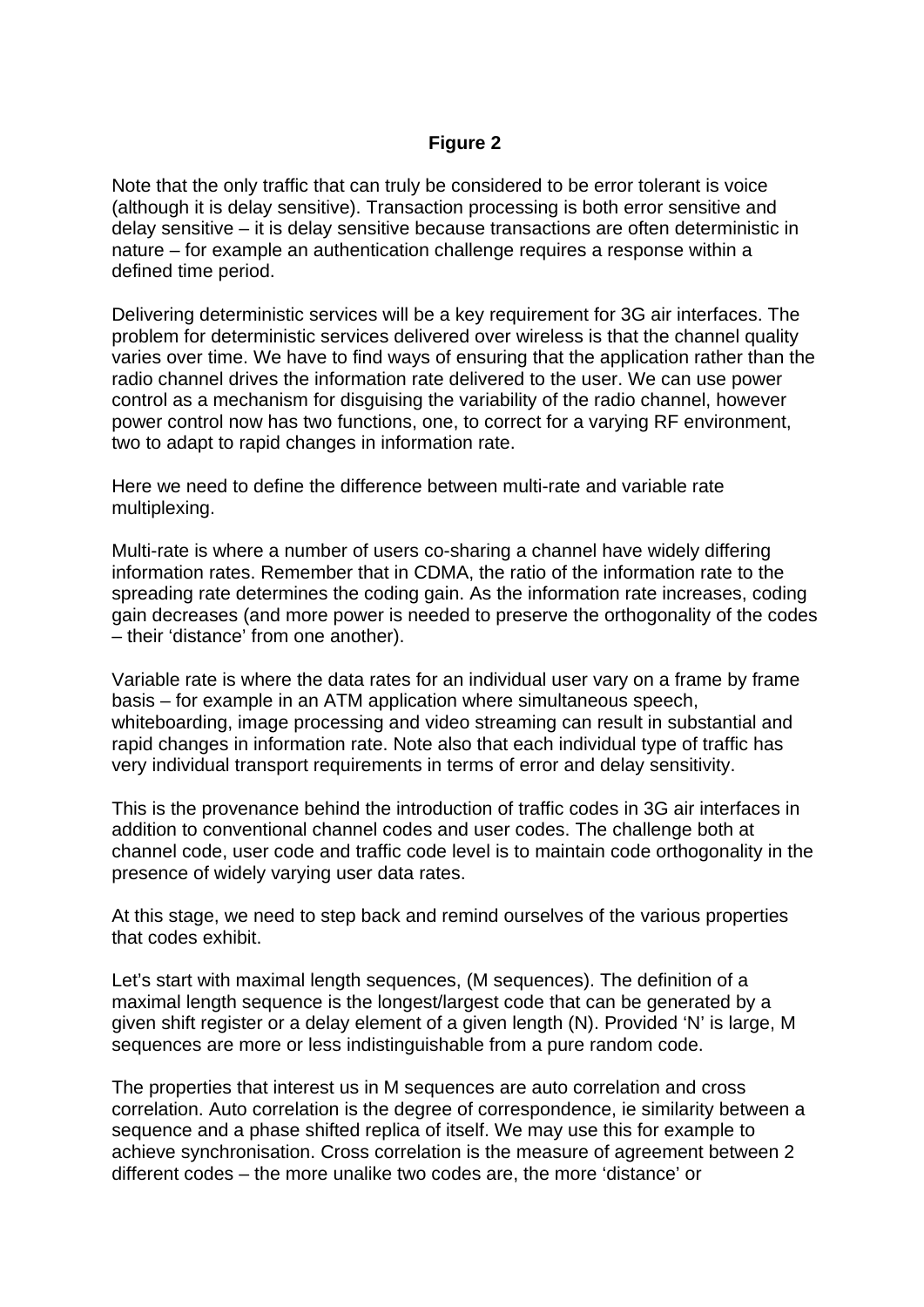discrimination can be achieved.

The good thing about shifting an M-sequence in time is that it's correlation with time shifted versions of itself is almost zero. It is used for example in IS95 to identify base stations (each base station and handset is identified by a unique off-set of its PN binary sequence).

We can then refine our choice of codes depending on the properties that we want. Gold codes for example provide a sub-set of shift register connections that result in a set of codes with 'known bounds' to their cross correlation (ie a known distance between them). It's rather like specifying the 'Q' of a filter in the frequency domain.

We can for example, end up with a set of codes that exhibit perfect orthogonality. Walsh codes are one example, (used in IS95 CDMA to provide channel separation). Walsh codes have zero correlation with each other provided all users co-sharing the channel are co-synchronised within a fraction of a chip length (the cross correlation between different shifts of a Walsh code may not be zero because some of the codes are just time shifted versions of themselves).

Walsh codes are used on the downlink in CDMA (base to mobile) to provide the mechanism for establishing traffic channel and paging channel discrimination. The pilot channel provides the synchronisation needed. The effect is to provide additional selectivity in the downlink. On the uplink, the modulated bit stream is mapped on to 6 bit symbols – each 6 bit symbol represents one of the 64 Walsh codes. The base station uses this additional information to provide some coding gain on the uplink (sensitivity).

With third generation W-CDMA and CDMA 2000, the challenge is to match particular code properties to the traffic being transported. This has generated the requirement for multiple length orthogonal codes – codes of variable length that maintain their orthogonality in the presence of widely varying information rates.

One option is to use tree structured orthogonal codes, a rather grand description for a series of Walsh codes that have been edited to remove those codes which are a time shifted version of other codes in the set (sometimes described as mother codes).

This solves the orthogonality issue but not the power control issue related to rapidly changing information rates.

In W-CDMA, this is addressed by (surprise, surprise), a time division multiplex.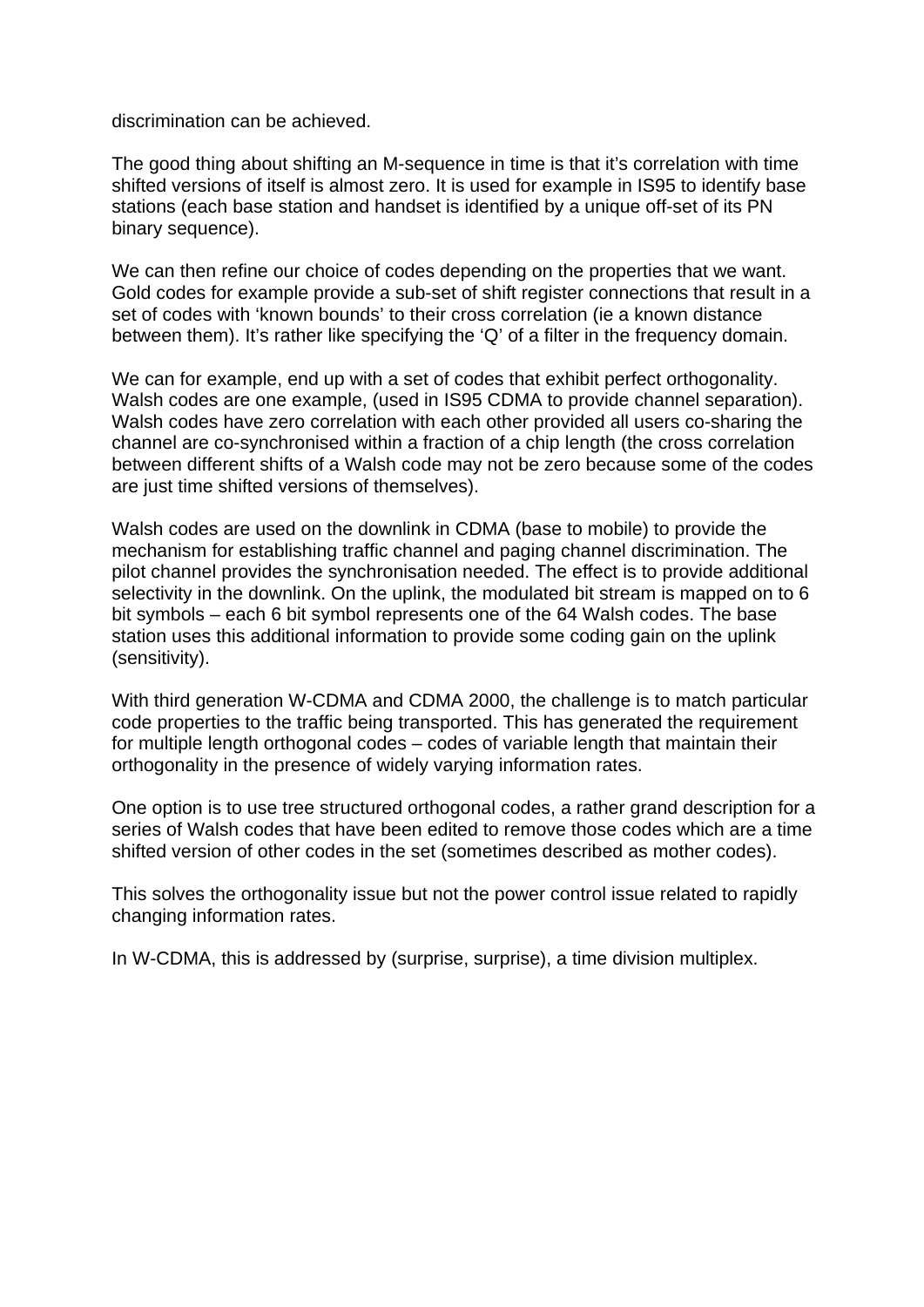

**FIG 3 Pilot channel and transmit power control (TPC).**

Each 10 ms frame is sub-divided into 16 time slots, each slot has it's own pilot symbol and a power control field, the base station measures the signal to interference ratio and sends back a power control command (every 0.625 m/s), i.e. the user data rates can change on a frame by frame basis, the power control is being adjusted on a slot by slot basis.

There are several mechanisms at work here. The orthogonal variable spreading factor codes provide channelisation for different users at varying user data rates and/or channelisation for different services at varying data rates supplied to an individual user.

The short term changes in data rate cause fluctuations in the spreading ratio but these are compensated by the power control which keeps a constant signal to interference ratio between all users (and all services) de-correlated at the receiver.

Note though that the power control now has two jobs to do, to compensate for changes in the radio channel **and** changes in the information rate.

The matching of information rate to the physical channel is done in two ways. 'Static matching' takes the information rate (or information rate upper and lower bounds) prescribed at the time a transport channel is added, or redefined, 'dynamic matching' then matches the instantaneous user bit rate as it varies on a frame by frame basis.

However, the additional variable which is of special common to us is bit error rate. We have established that a substantial percentage of our traffic mix is error and/or delay sensitive. Our radio channel, (compared to it's wireline equivalent) not only suffers from relatively high bit error rates (1 in 10<sup>3</sup> against 1 in 10<sup>10</sup> or 1 in 10<sup>11</sup> for wireline) but worse, these error rates are variable. Variable bit error rates go against our objective of delivering deterministic services (services with a known and relatively unvarying end to end latency).

A partial solution is to provide adaptive coding (a rate 1/3 convolutional code for low delivery services with error rates of 1 in  $10^3$  or a 1/3 convolutional code with outer Reed Solomon coding for 1 in  $10^6$  bit error rate). The additional coding for the lower bit error rate however absorbs additional channel energy. An alternative is to add a 'send again' protocol, ie a non-transparent transport layer but this introduces variable